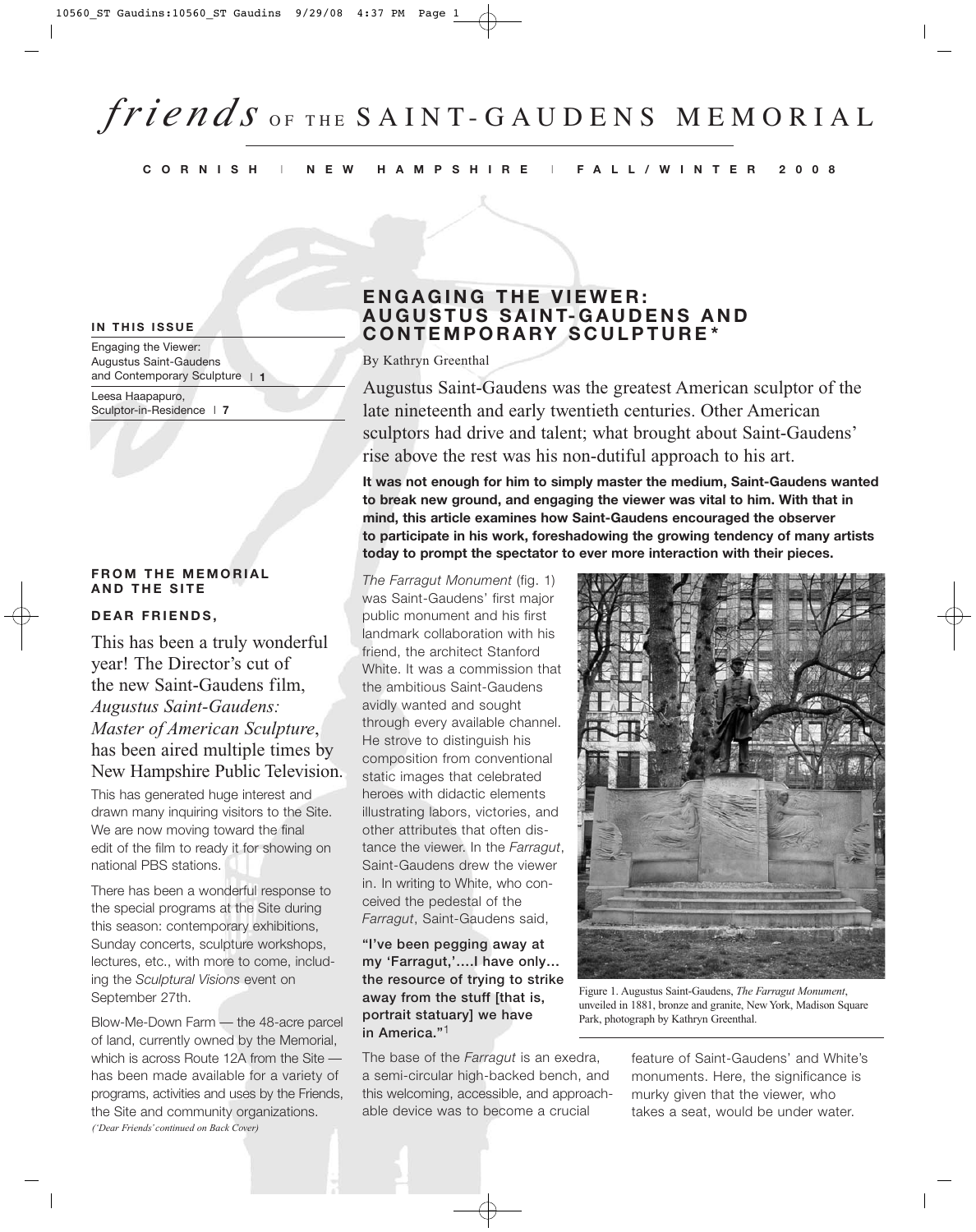

Figure 2. Augustus Saint-Gaudens, *The Standing Lincoln*, unveiled in 1887, bronze and granite, Chicago, Lincoln Park, photograph courtesy of artonfile.com.

The *Standing Lincoln* (fig. 2), however, makes brilliant application of the exedra. From the moment the viewer decides to position himself on the enormous bench behind Lincoln, the viewer unwittingly becomes part of the monument; he is participating as Lincoln's audience, he is in the audience, watching Lincoln readying himself to speak. By sitting down, the viewer is transformed from mere visitor to participant in the interactive sculptural experience with the result that the *Standing Lincoln* is an example of participatory sculpture.

Saint-Gaudens employed other methods of bringing the viewer into his work. By having the pedestal relatively short, his *Puritan* (fig. 3) allows the viewer a close encounter. In a similar vein, Auguste Rodin, in his *Burghers of Calais* (fig. 4), initially had shown his figures on a high pedestal in a first maquette, but in a letter of 1893 to the Mayor of Calais, he wrote that he ultimately preferred to have the group displayed "very low to enable the spectators to penetrate the

heart of the subject…. In this way, the group becomes more familiar and plunges the viewers deeper into the tragedy and sacrifice of the drama."2

### **By engaging and interacting, there is a brief moment in our own lives when we have become part of something and have thereby bound ourselves to history through memory.**

This same sort of intimate relationship with a subject was sublimely considered by Saint-Gaudens in his *Adams Memorial* (fig. 5), which commemorates the photographer Marion Hooper Adams who committed suicide in 1885. Again, White's contributions were essential: he helped Saint-Gaudens with the design of a plinth behind the figure and with the setting for the piece, and the entire scheme is perhaps as important as the memorial statue itself. In terms of sculpture typically found in American

cemeteries, the use of bronze was a departure from stone and the substitution of an eye level view for a high pedestal was not as common. The seclusion provided by the greenery was calculated because Saint-Gaudens wanted to control how the piece would be seen. It was the carefully constructed landscaping that furnished the managed views and enhanced the image and what it symbolized. Amidst the sheltering privacy of the shrubs, trees, and hedges are narrow paths that guide the viewer in, leading to an expectation of solitude, refuge, and retreat. By its presence, viewers are invited to sit on the bench in contemplative union with the statue. The taking of one's own life, the cause of death being spoken of in hushed tones, is perfectly echoed by the memorial being hidden in a quiet grove. The memorial has been called an outdoor room, and it is altogether a remarkable work.

A comparison of a face elevation for the *Shaw Memorial* (fig. 6) from the office of Henry Hobson Richardson, the initial collaborating architect, and a plaster sketch for the monument (fig. 7) demonstrates the notion of distancing versus inclusion. The drawing has a spectator in a customary guise, standing back and gazing at the relief. In contrast, even as early as April 1883, by when this 15 by 16 inches sketch model was fashioned, the sculptor was already thinking of the viewer, including him on a bench attached to the relief.

As with Saint-Gaudens' *Lincoln*, George Segal's *Gay Liberation Monument* (fig. 8) induces accidental participation where by seating oneself, inadvertently, one becomes a part of the sculpture. These seated men play a role that high-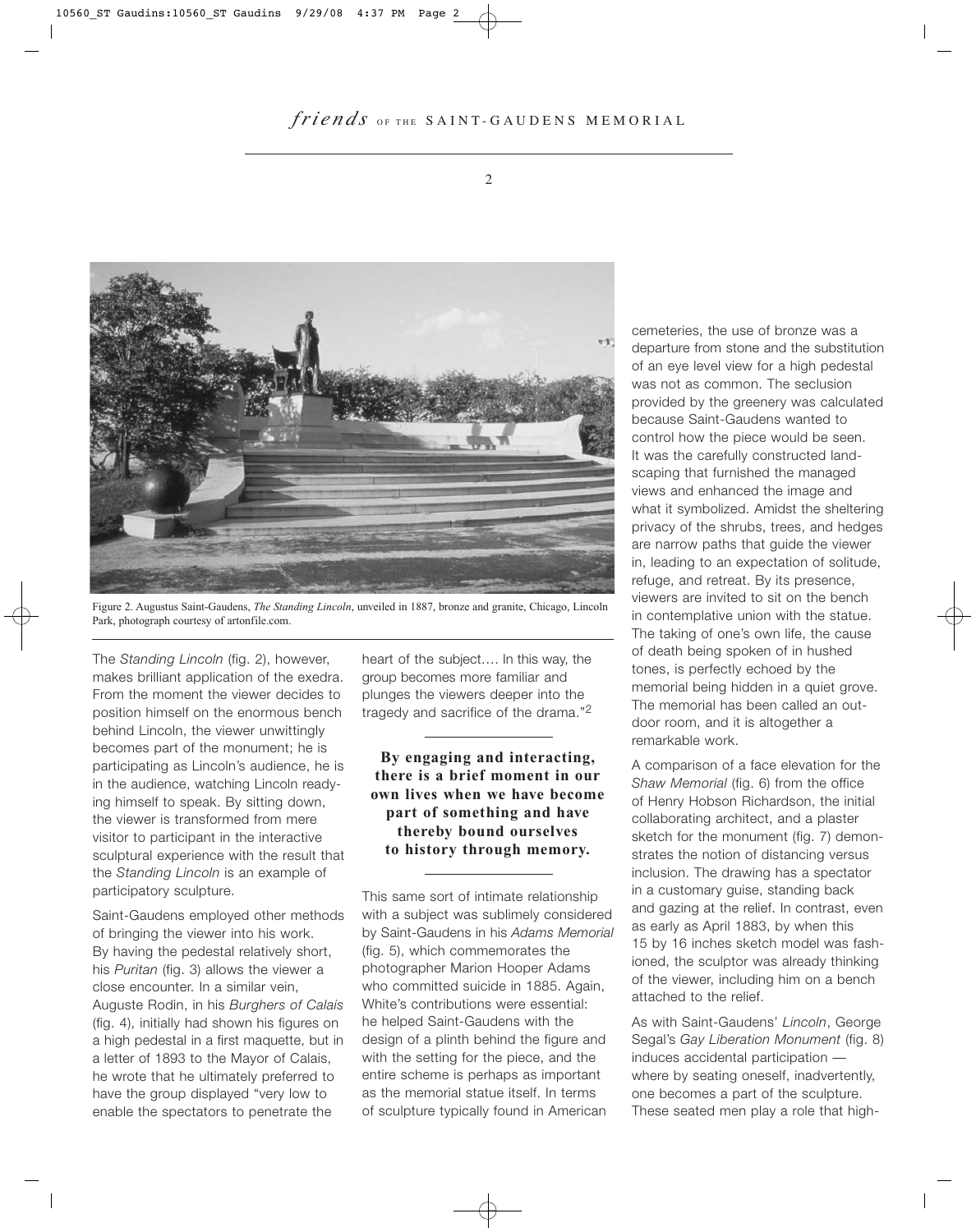lights the inclusive nature of the piece for those who view them in the context of the sculpture.

**It was not enough for Saint-Gaudens to simply master the medium, he wanted to break new ground, and engaging the viewer was vital to him.**

*Gay Liberation Monument* is in the traditional vein of the sculptor — representational in form and time-honored in materials — bronze and paint masquerade as plaster. With Olafur Eliasson and his *Weather Project* (fig. 9), we are catapulted into the world established by contemporary sculptors and installation artists.



Figure 3. Augustus Saint-Gaudens, *The Puritan*, unveiled in 1887, bronze and granite, Springfield, MA, Merrick Park, photograph by Kathryn Greeenthal.



Figure 4. Auguste Rodin, *The Burghers of Calais*, bronze and stone, Calais, France, in front of the Town Hall after 1924, photograph by Jean Boutté.



Figure 5. Augustus Saint-Gaudens, *The Adams Memorial*, unveiled in 1891, bronze, granite, and stone, Washington, D.C. Rock Creek Cemetery, photograph courtesy of artonfile.com.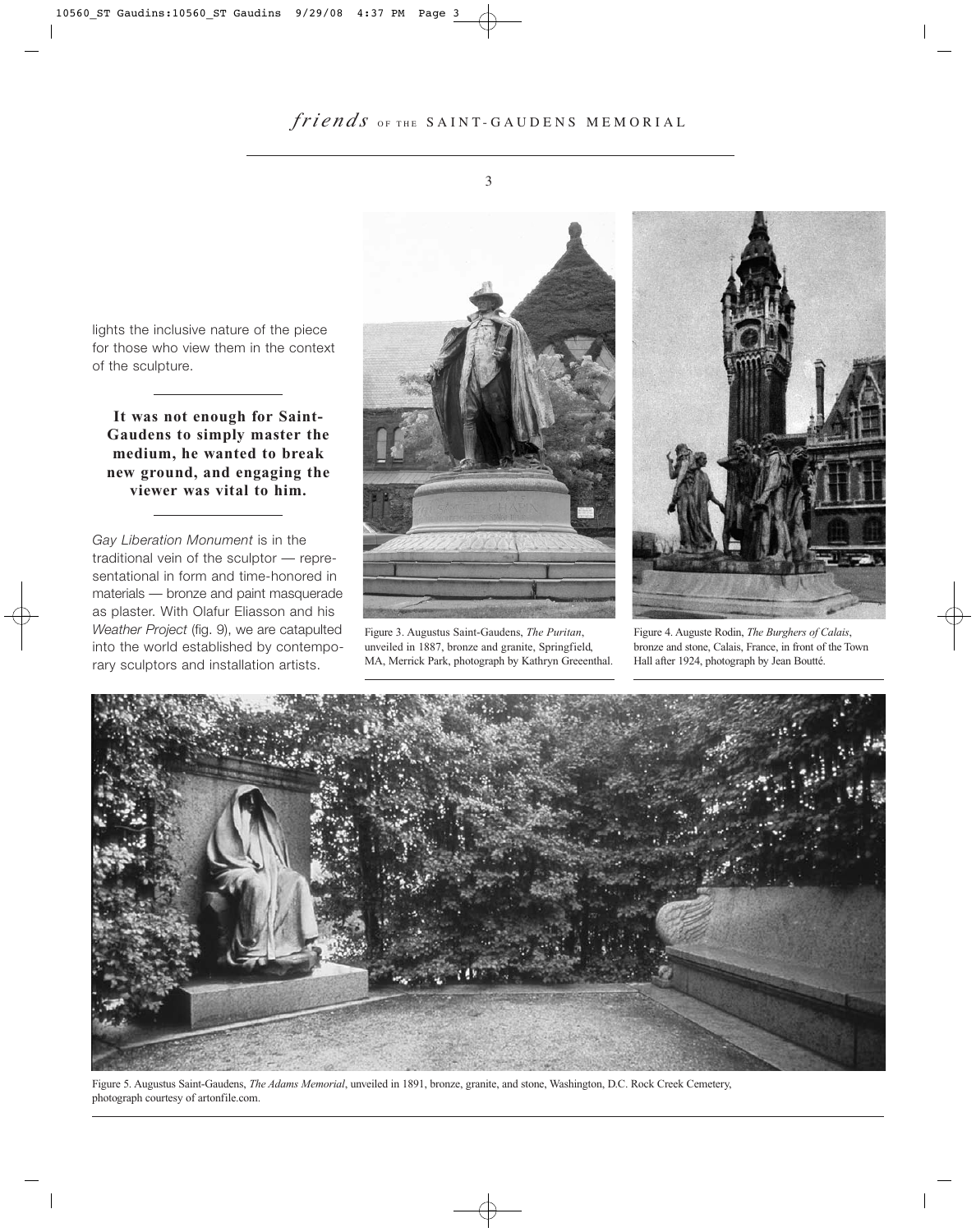



Figure 7. Augustus Saint-Gaudens, *Shaw Memorial Presentation Sketch Model*, 1883, plaster, 15 inches x 16 inches (SAGA # 25), Saint-Gaudens National Historic Site, Cornish, NH.

Figure 6. Face Elevation, Robert Gould Shaw Monument Project, H.H. Richardson Architectural Drawings, Houghton Library, MS Typ 1096 (MON B1).

All the same, some of Saint-Gaudens' concerns are Eliasson's as well. In the confines of the Tate Modern's Turbine Hall, 500 feet long by 75 feet wide by 115 feet high, the sun reigned supreme and permanent, captured indoors. The orb, composed of hundreds of light bulbs on one wall, was tremendous and hypnotic, but it generated little heat. Eliasson had mirrors on the ceiling that appeared to double the height of the Hall. There was also a machine that showered mist which then evaporated.

About *The Weather Project*, Eliasson said, "I would like to think that the spectator became the center of this piece… so the people who came to visit were what the art was about."<sup>3</sup> Jonathan Jones in *The Guardian* wrote that museum goers "lie, looking up… and conclude that… we, down below, make the art."4 One had the impression that one was at the seaside: jackets and sweaters were spread out like beach towels and visitors went about the business of sunbathing. According to Adrian Hardwicke,

one of the Tate Modern's staff, whose diary entries were published in *The Guardian*, on January 12, 2004, a couple was found picnicking, having carted into the museum a rug, a large picnic hamper, and champagne. On January 20th, a man sat in a blown-up canoe pretending to paddle towards the sun.<sup>5</sup> Perhaps the ultimate act of engagement occurred when visitors photographed themselves from a hundred feet below, documenting where they once had been.

In a similarly scaled setting at MASS MoCA in North Adams MA, Ann Hamilton's *Corpus* (fig. 10) filled the 300-foot long gallery and two auxiliary spaces in the massive Building 5. In the rafters high above the gallery floor, Hamilton installed forty ceiling-mounted pneumatic mechanisms that brought air to lift — she labeled it "inhaling" $6$ blank sheets of translucent onionskin paper one at a time and shuttled them across a track on the ceiling and then dropped them — exhaling — at irregular

#### **Monuments are reminders and memorials are remembrances.**

intervals in a gentle flutter twenty-four feet to the floor. Hamilton wanted the museum goers to invent their own stories and not have them be tied to one. Perhaps the sheet of paper, after slowly floating down, went home, as a treasure, with a child and was saved like a pressed flower in a book. Or, the paper was crumpled and left in the back seat of the car on the ride home or was discarded at MASS MoCA, after the magical split-second of taking hold of it was over. Rather, it was the feat of catching — that precise instant of connecting with the art that was important. In one of the upper spaces, spectators watched as visitors below shaped *Corpus* by moving about it. It was a work produced by the people for the people by their participation.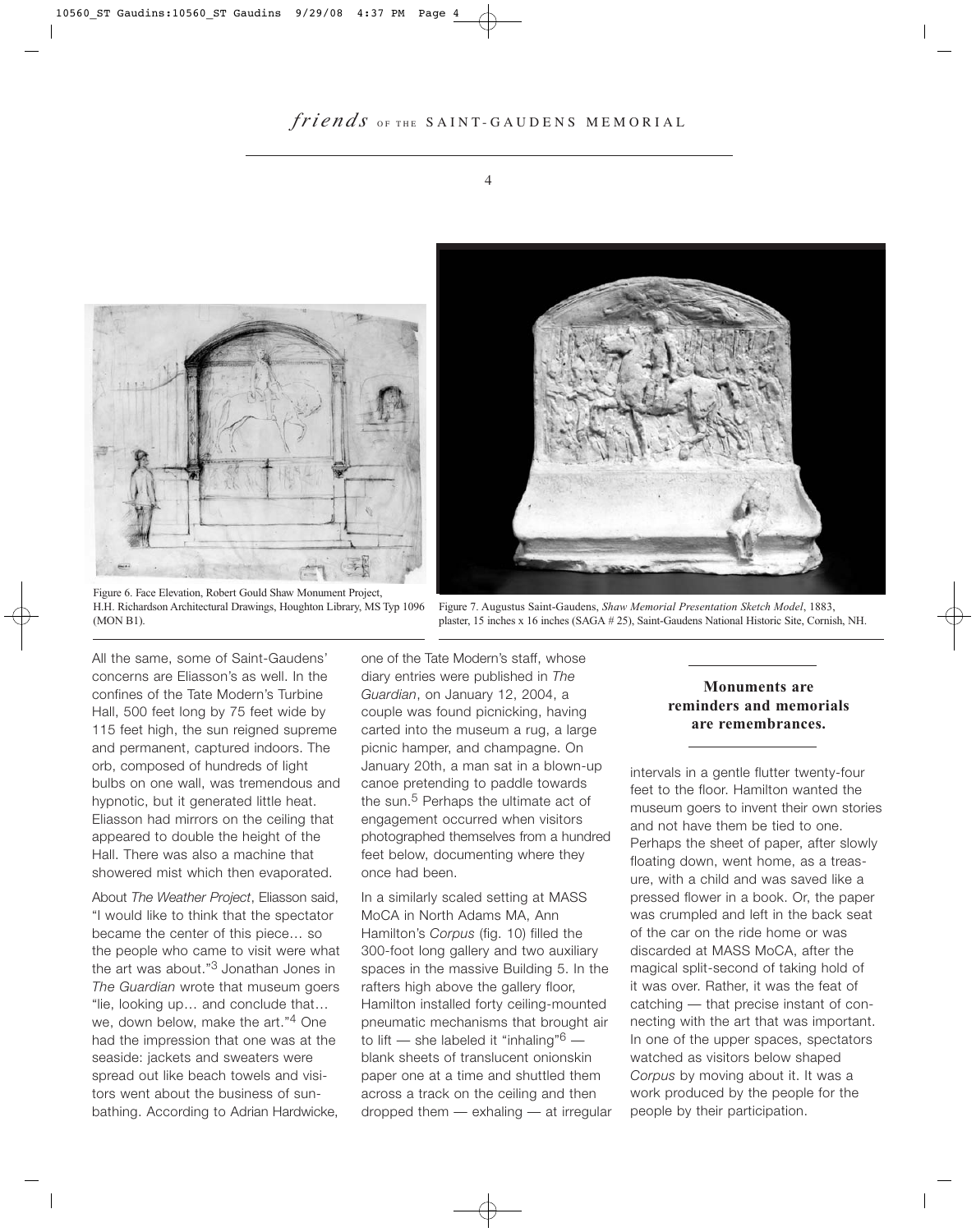

Figure 8. George Segal, *Gay Liberation Monument*, unveiled in 1992, bronze and steel, New York, Christopher Park, photograph by Kathryn Greenthal.



Figure 9. Olafur Eliasson, *The Weather Project*, installed in 2003-2004, London, Tate Modern, photograph by Andrew Dunkley and Marcus Leith.

*High Plane V* (fig. 11), which was on exhibit at P.S. 1 in Queens, NY, is by sculptor and installation artist Katrín Sigurdardóttir. Upon entering the gallery, members of the public encountered two steep 16-step ladders which immediately provided the anticipatory thrill of ascent. A person experienced the excitement of not knowing, but, of course, wanting to know, what he would find at the top. The piece came off best when two visitors, simultaneously or one after the other, for an element of surprise, poked their heads through the two squareshaped holes near the gallery's ceiling (fig. 12) so that a disembodied head seemed to float and turn in the middle of the arctic terrain. Issues of scale and the function of the observer are key. In the Brobdingnagian guise of an explorer, the viewers peered into a miniature glacial mountain landscape, or icescape, surrounded by artificial snow or ice, and their heads became a disproportionate part of the scene. It is the viewer who creates and completes the



Figure 10. Ann Hamilton, *Corpus*, installed in 2003-2004, North Adams, MA, MASS MoCA, photograph by Owen Williams.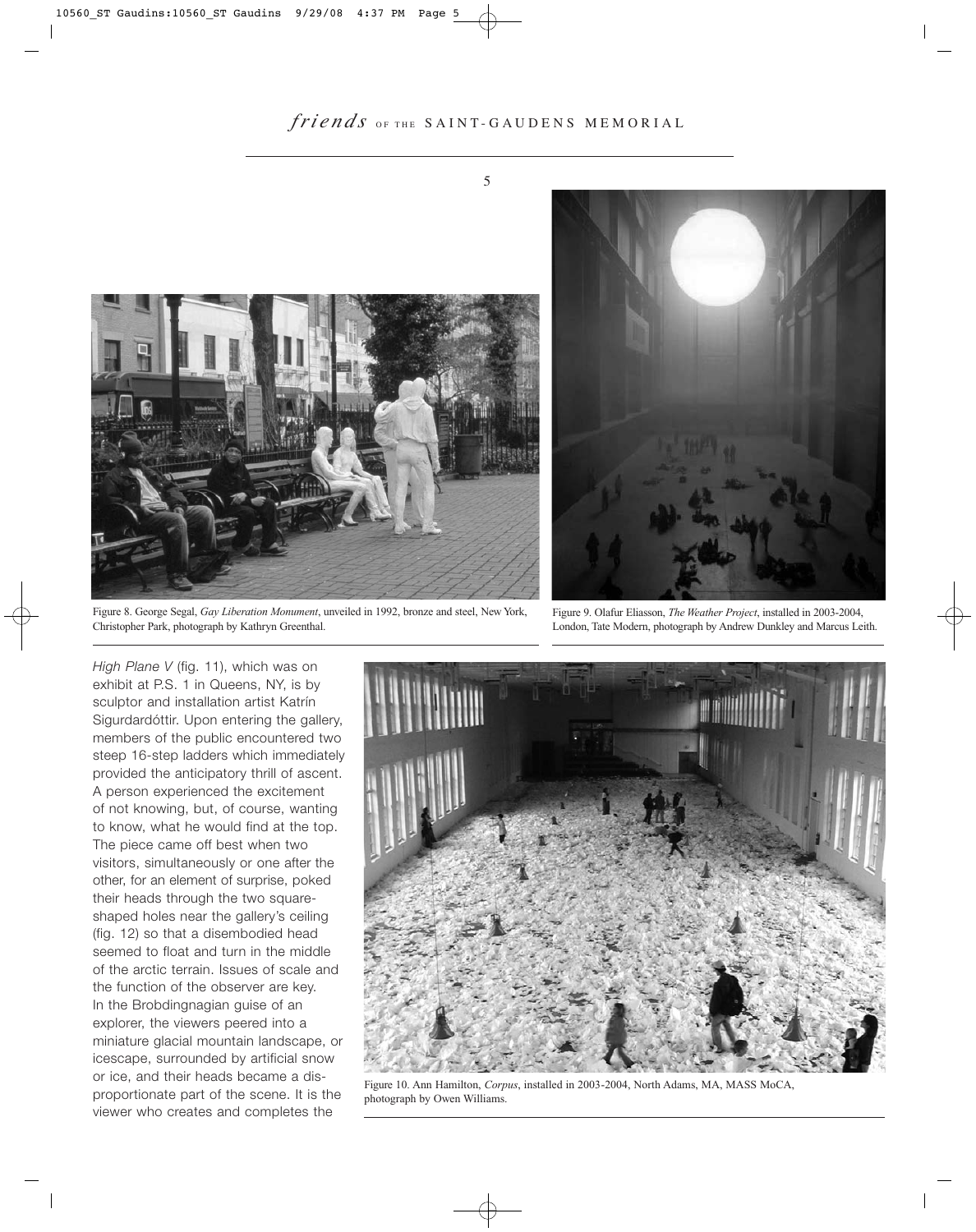



Figure 11. Katrín Sigurdardóttir, *High Plane V,* installed in 2006-2007, Long Island City, Queens, NY, Courtesy P.S. 1 Contemporary Art Center. Photographer: Matthew Septimus.

sculpture as an active participant. The spectator is in fact the object. In *High Plane V*, we have moved to a more vigorous level of involvement and engagement: from accidental or coincidental to deliberate and intentional participation.

The late Felix Gonzalez-Torres, in his *Untitled (Placebo)* (fig. 13) 1991, offered the viewer the opportunity to take a hard candy from the nearly 40,000 pieces that comprise his installation. By removing the silver-wrapped edibles, the viewers mold and whittle down the sculpture to a radically altered art object. The inspiration for *Untitled (Placebo)* was the AIDS epidemic and the death of Gonzalez-Torres' partner, Ross, and this bittersweet homage to loss, though multi-faceted in its meaning, is unequivocally dependent upon the response of the audience.

Monuments are reminders and memorials are remembrances. Even installation art is about "remembering." We take our photographs, we pay tribute to the famous or, more privately, we acknowledge a loved one with a marker. Being remembered in some manner is what we wish for. By engaging and interacting,



Figure 12. Katrín Sigurdardóttir, *High Plane V*, installed in 2006-2007, Long Island City, Queens, NY, Courtesy P.S. 1 Contemporary Art Center. Photographer: Matthew Septimus.



Figure 13. Felix Gonzalez-Torres, *Untitled (Placebo)*, installed in 2007-2008, Williamstown, MA, Williams College Museum of Art; image courtesy of the Williams College Museum of Art, photograph by Roman Iwasiwka.

there is a brief moment in our own lives when we have become part of something and have thereby bound ourselves to history through memory. It is a generous invitation for the artist to ask us to partake of his work. Being in the act of what is transpiring or what we make transpire may count most as it gives us all a bit of immortality.

#### ENDNOTES

1 *The Reminiscences of Augustus Saint-Gaudens*, edited and amplified by Homer Saint-Gaudens, The Century Co., New York, 1913, v.1, p. 256.

2 Antoinette Le Normand-Romain, 'The Monument to the Burghers of Calais,' "The Monuments," www.musee-rodin.fr/smonu-e.htm (accessed May 9, 2007).

3 Olafur Eliasson, quoted in Michael Kimmelman, "The Sun Sets at the Tate Modern," *The New York Times*, March 21, 2004, Arts & Leisure, Section 2, p. 30.

4 Jonathan Jones, "Reflected Glory," *The Guardian*, October 30, 2003, www.guardian.co.uk/culture/2003/oct/30/1 (accessed August 20, 2008).

5 Adrian Hardwicke, "Secret diary of an art gallery attendant," *The Guardian*, March 18, 2004, www.guardian.co.uk/artanddesign/2004/mar/18/a rt1 (accessed August 20, 2008).

6 Liam Otten, "Ann Hamilton to lecture on 'The Practice of Work: From Silence to Speech Oct. 26," October 16, 2006, Washington University in St. Louis, News & Information, University Communications, http://newsinfo.wustl.edu/news/page/normal/8027.html (accessed August 20, 2008).

\* In July 2007, at the Hood Museum of Art, Dartmouth College, a symposium was held to honor Augustus Saint-Gaudens on the 100th anniversary of his death. This essay is an abbreviated adaptation of Kathryn Greenthal's lecture.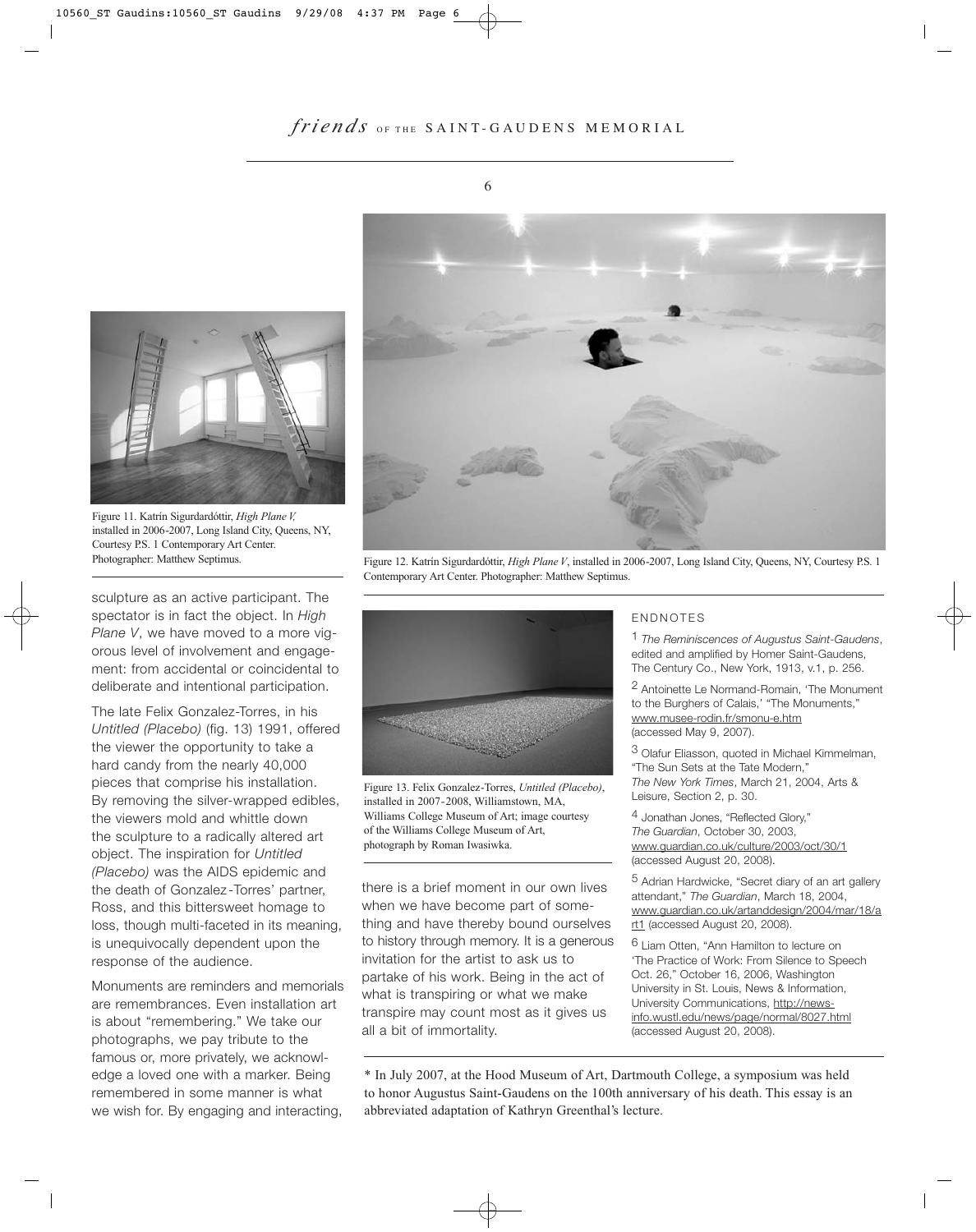# **LEESA HAAPAPURO 2008 SCULPTOR-IN-RESIDENCE**

*"Whoa – who is that?"* 

*"How much does he weigh?"* 

*"Is it going to be bronze?"*

#### *"When will you finish?"*

Since her arrival at Saint-Gaudens last Spring, Ohio artist Leesa Haapapuro, has been fielding questions like these daily.

Smiling, Lee patiently provides answers as she works. In the process, she brings the art of figurative sculpture to life for park visitors of all ages.



The head of *Big Brother* will be roughly 20in. high.



Leesa Haapapuro, SGNHS 2008 Sculptor-in-Residence working on her heroic *Big Brother* sculpture. An early sketch of the figure can be seen on the shelf.



Leesa working on one of the hands of *Big Brother.*

Born in Detroit, Lee began sculpting at Interlochen Arts Academy in northern Michigan as a high-school student. She received early training at the Cleveland Institute of Art, taking part in their study abroad program in Avignon, France. She earned her B.F.A. from the University of the Arts in Philadelphia, and her M.F.A. from the prestigious Cranbrook Art Academy. She has been an active participant in the Dayton art community since moving there in 1991. Lee teaches sculpture at several area colleges and with the K-12 Gallery for Young People in Dayton, and also works with at-risk youth on community art projects. Her work is in the collection of the Dayton Art Institute and she has been recognized with numerous awards and honors.

Besides, sculpture, Lee also teaches drawing and painting, as well as papermaking, and art appreciation at the graduate level. Now, Lee is focused on clay, finessing aspects of an enormous male form. "When I applied and was accepted to serve as the 2008 Sculptor-in-Residence at Saint-Gaudens," Lee explains, "I knew I would use the five months to create a memorial for my brother. Initially, I had